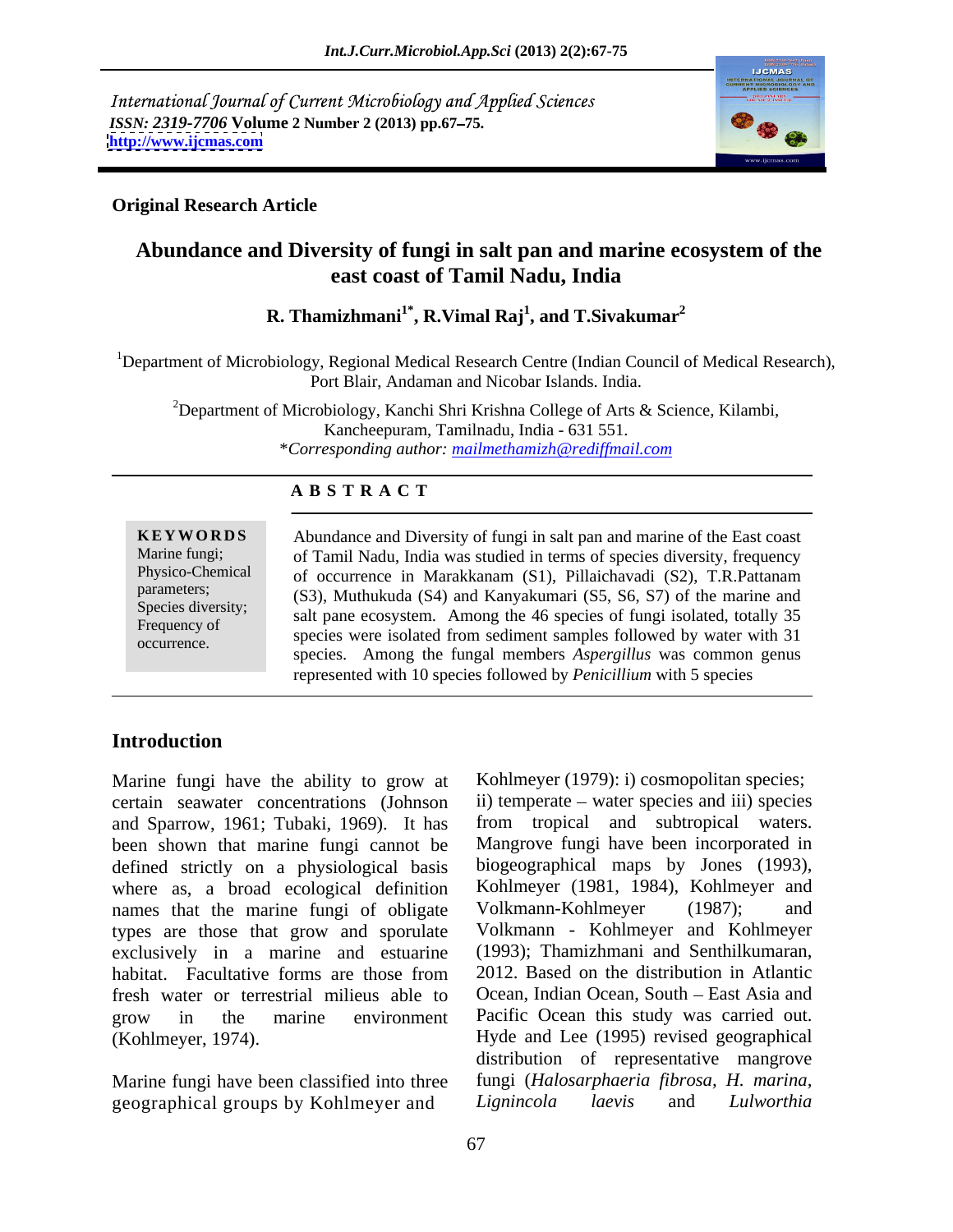*grandispora*). Geographical and seasonal

There are umpteen literatures on the ecology and washed off by exposing under running and taxonomy of soil fungi Most of the tap water and the samples were again reports relate to the study of fungal flora washed with sterile seawater. Then wood from cultivated agricultural soils, samples were cut into small pieces of uncultivated soil, pasturelands and forest different sizes and were again washed with soils. However, little is known about the sterile and allowed to drain for 1 hour to microbial ecology of mangrove swamps. During the past several years, considerable 2000). The samples were kept at 4ºC for work has been done on the taxonomy and further use (Kohlmeyer and Kohlmeyer, ecology of mangrove swamp fungi in India (Padhye *et al.,* 1967; Pawar, *et al*., 1963; 1965 and Rai and Tewari, 1963). Owing to the lack of studies on different location along the Indian coast, the present study was carried out to understand the ecology and diversity, seasonal variations, frequency of occurrence and distribution fungi in relation to physico - chemical status of marine

Totally, five sampling stations were selected depends on the richness of the mangrove vegetation. The stations are Marakkanam  $(S1)$ , Pillaichavadi  $(S2)$ , T.R.Pattanam  $(S3)$ , The water and sediment samples were Muthukuda (S4) and Kanyakumari(S5,S6 S7) in India.

### **Samples collection and processing**

Random sampling of water was carried out at various depths in each sampling station. Besides this, sediment was also collected to isolate and enumerate the fungi. The naturally occurring different wood substrates

distribution of *Asteromycetes cruciatus,* in the crevices of rock along the banks of the *Stigmoidea marina* and *Varicosporina*  estuary were collected (randomly in the *ramulosa* correlated with their growth study area) in sterile polythene bags and patterns under different temperature regimes brought to the laboratory for further (Boyd and Kohlmeyer, 1982). processing. In the laboratory the surface such as drift wood and intertidal wood found fouling organisms were gently scraped off remove excess surface waters (Vrijmoed, 1979).

### **Isolation and identification of fungi**

ecosystem in east coast of India.<br>mixture antibiotics (Tetracycline + **Materials and Methods**<br>
identified (Kohlmeyer and Kohlmeyer, **Study area 1976;** Ellis and Ellis, 1985; Gilman, 1959 By employing plating technique, all the collected samples were plated on Potato Dextrose agar, Corn Meal agar, Rose Bengal agar, Low Nutrient Growth Medium, Sabouraud's Dextrose Agar with addition of mixture antibiotics (Tetracycline + Penicillin). After incubation at room temperature (28ºC), the fungal colonies were 1979; Subramanian, 1791; Ellis, 1971 and and 1998).

### **Analysis of physico - chemical parameters**

The water and sediment samples were collected separately to analyse the physico chemical parameters along with the collection of water and sediment samples for fungal studies. The parameters such as temperature, pH, Dissolved oxygen (DO), Chemical oxygen demand ( COD), Salinity, Alkalinity and Total dissolved solids (TDS) of water samples and Nature of soil, pH, Salt concentration, Nitrogen, Alkalinity, Total organic matter of sediment samples were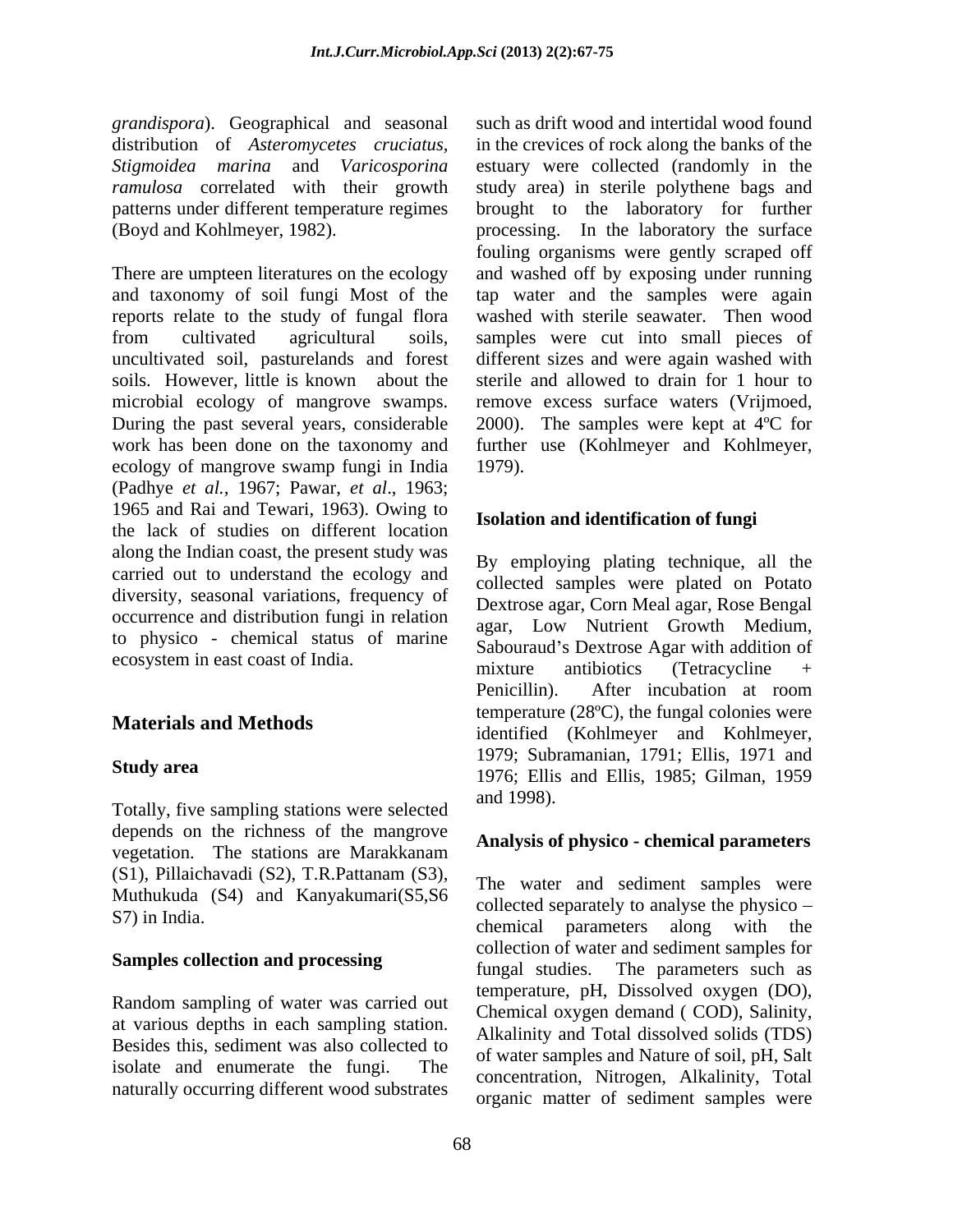also studied. The methodology of water and **Results and Discussion** sediment samples analysis was followed as per the manual by Venugopalan and The physico-chemical parameters of water

The physico-chemical data obtained were eco system, salinity, alkalinity, total correlated with the fungal diversity and distribution of fungi. The frequency of 0.41mg respectively (Table.1). occurrence of fungi in the four sampling stations was calculated and represented in Table.1.Physico-chemical parameters of the following frequency grouping per sample.

|                                                                 | <b>Parameters</b>   | .                                | $\cdots$    |
|-----------------------------------------------------------------|---------------------|----------------------------------|-------------|
| Number of sampling<br>stations                                  |                     | pane                             | svstem      |
| where the species occurred<br>$-1$<br>Frequency of occurrence = | Water samples       |                                  |             |
| Total number of sampling                                        | Temperature $(^0C)$ | 31 <sup>5</sup><br>ر             | 30s<br>JV.V |
| stations studied                                                |                     | $\sqrt{2}$ $\sqrt{2}$<br>$\cdot$ | .           |

Where *Pi* is the Proportion of individuals of that species; *i* contribute to the total

The Shannon Evenness, J', was expressed

$$
H'
$$
  

$$
J' =
$$
........  

$$
H' \max
$$

density for the number of species present Hyphomycetes, Aspergillus was the

#### **Results and Discussion**

Paulpandian (1981) and Plummer (2003). and sediment samples in salt pane system, **Frequency of occurrence and diversity** were 53.09%, 24.0 mg, 0.18mg respectively **indices of fungi** (Table.1). The physico-chemical parameters salinity, alkalinity, total dissolved solids of water and sediment samples in marine eco system, salinity, alkalinity, total dissolved solids were 54.84%, 27.2 mg,

water and sediment samples.

|                                                                        |                                                                                                                                                                                                                                                                                                                     | Salt Marine                 |
|------------------------------------------------------------------------|---------------------------------------------------------------------------------------------------------------------------------------------------------------------------------------------------------------------------------------------------------------------------------------------------------------------|-----------------------------|
| Number of sampling stations                                            | <b>Parameters</b>                                                                                                                                                                                                                                                                                                   | pane system                 |
| where the species occurred                                             | $\frac{1}{2}$ $\frac{1}{2}$ $\frac{1}{2}$ $\frac{1}{2}$ $\frac{1}{2}$ $\frac{1}{2}$ $\frac{1}{2}$ $\frac{1}{2}$ $\frac{1}{2}$ $\frac{1}{2}$ $\frac{1}{2}$ $\frac{1}{2}$ $\frac{1}{2}$ $\frac{1}{2}$ $\frac{1}{2}$ $\frac{1}{2}$ $\frac{1}{2}$ $\frac{1}{2}$ $\frac{1}{2}$ $\frac{1}{2}$ $\frac{1}{2}$ $\frac{1}{2}$ |                             |
| quency of occurrence $=\frac{m}{\sqrt{m}}$<br>Total number of sampling | Temperature $(^0C)$                                                                                                                                                                                                                                                                                                 | $31.5$ 30.8                 |
| stations studied                                                       |                                                                                                                                                                                                                                                                                                                     | 7.8<br>77                   |
|                                                                        |                                                                                                                                                                                                                                                                                                                     | $\frac{1}{2}$<br>12.0 24.96 |
|                                                                        | Dissolved oxygen (mg/L)                                                                                                                                                                                                                                                                                             |                             |
| The diversity of fungi in all samples from                             | Chemical oxygen demand                                                                                                                                                                                                                                                                                              | 10.4 10.88                  |
| seven sampling stations was assessed on the                            | (mg/L)                                                                                                                                                                                                                                                                                                              |                             |
| basis of diversity indices.                                            | Salinity $(\%)$                                                                                                                                                                                                                                                                                                     | 53.09<br>54.84              |
|                                                                        | Alkalinity (mg/L)                                                                                                                                                                                                                                                                                                   | 24.0 27.2                   |
|                                                                        | Total dissolved solids(mg/L) 0.18 0.41                                                                                                                                                                                                                                                                              |                             |
| Simpson index $D' =$ -----------                                       | Sediment samples                                                                                                                                                                                                                                                                                                    |                             |
| $\sum$ (Pi)2                                                           |                                                                                                                                                                                                                                                                                                                     | 8.2<br>7.7                  |
| and                                                                    | Salt (NaCl) mg/100g                                                                                                                                                                                                                                                                                                 | 58.09<br>54.97              |
|                                                                        | Alkalinity (mg/g)                                                                                                                                                                                                                                                                                                   | 2.09<br>1.53                |
|                                                                        | Total organic matter $(mg/g)$ 6.67 8.77                                                                                                                                                                                                                                                                             |                             |
| Shannon index, H' = $ \sum$ (Piln Pi),                                 |                                                                                                                                                                                                                                                                                                                     |                             |

(Magurran, 1988). Species were enumerated from the sampling species were enumerated from the sampling of  $\mu$ by:<br>
isolated from natural substrates (Table 3). *H*<sup>'</sup> When the fungal species diversity was  $J' =$  ------ analyzed in relation to different classes, it has been observed that maximum number of<br>species recorded belonged to Where  $H'$  mark is the maximum value of Ascomycetes and Zygomycetes. Among the (Pielou, 1975). common genus represented by 11 species During the study period, a total of 46 fungal species were enumerated from 7 sampling 35 species of fungi were recovered from sediment samples whereas water samples yielded 31 species and 15 species were When the fungal species diversity was analyzed in relation to different classes, it has been observed that maximum number of species recorded belonged to Hyphomycetes. This was followed by Hyphomycetes, *Aspergillus* was the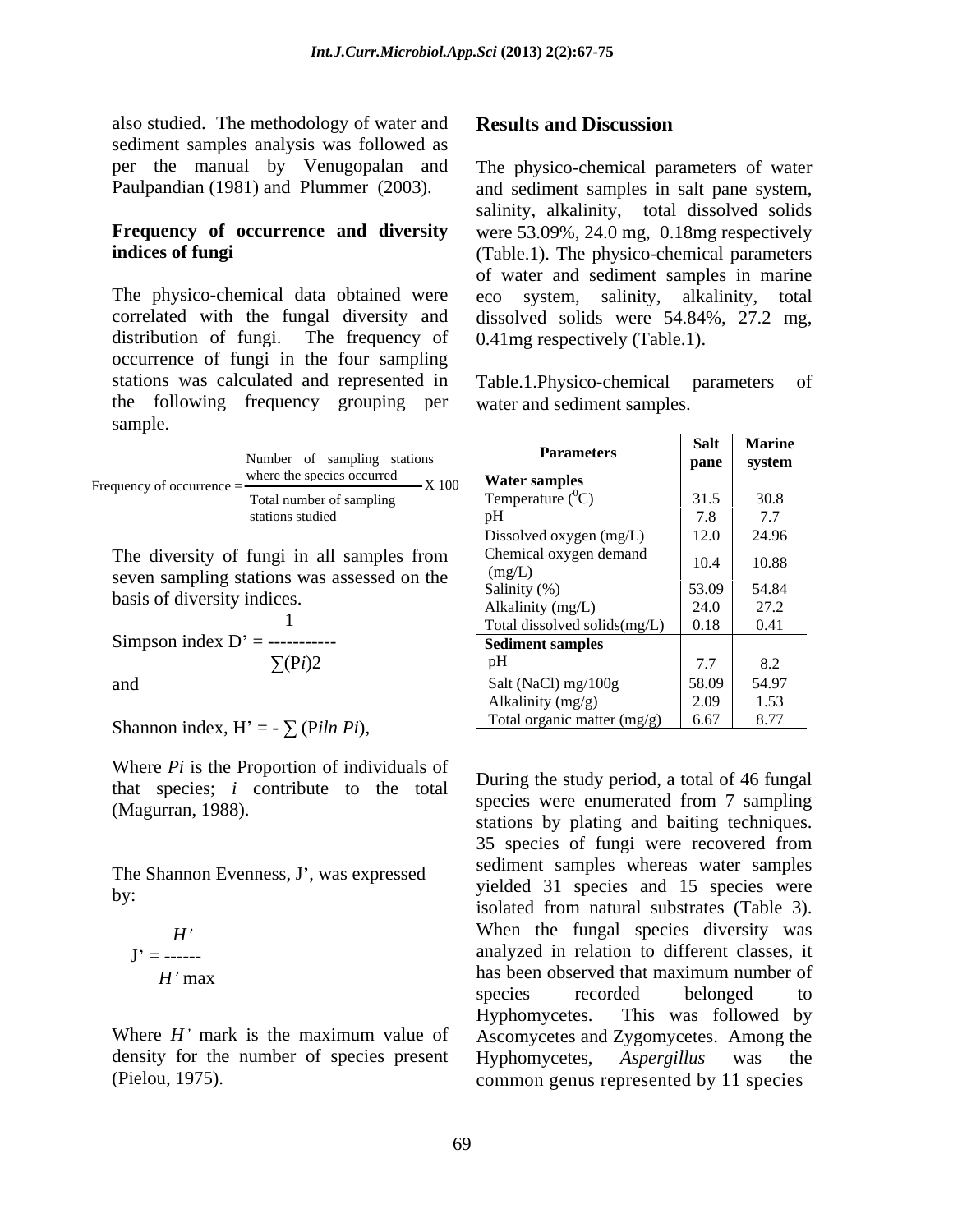| Name of the Fungi                          | <b>S1</b>      | S <sub>2</sub>       | S3             | <b>S4</b>       | S5               | <b>S6</b>      | S7             |
|--------------------------------------------|----------------|----------------------|----------------|-----------------|------------------|----------------|----------------|
| Mucor sp                                   | $\sim$         | $\sim$               | $\sim$ $-$     | $+$             | $\sim$           | $\sim$         | $\sim 100$     |
| R. oryzae Went and Gerlings                | $+$            | $\sim$ $-$           | $\sim$ $-$     |                 | $\sim$           | $\sim$         | $+$            |
| Actinomucor sp                             | $\sim$         |                      | $\sim 100$     | $\sim$ $ \sim$  | $\sim$           | $\sim$         | $\sim$         |
| Saccharomyces sp                           | $+$            |                      | $+$            | $+$             | $+$              |                | $+$            |
| Emericella nidulans (Eidam)Vuill           | $+$            | $\sim$ $ \sim$       | $\sim$ $-$     | $\sim$ $ \sim$  | $\sim$           |                | $\sim$         |
| Neurospora crassa Shear and Dodge          | $+$            | $\sim$               | $\sim 100$     | $+$             | $\sim$           |                | $\sim$         |
| A. flavipes (Bain & Sart.) Thom & Church   | $\sim$ $ \sim$ | $\sim$ $-$           | $\sim$ $ \sim$ | $\sim$ $ \sim$  | $\sim$           |                | $\sim$         |
| A.flavus Link                              | $+$            | $+$                  | $+$            | $+$             | $\sim$           | $\sim$         | $+$            |
| A. fumigatus Fresenius                     | $+$            | $\sim$ $ \sim$       | $+$            | $+$             | $\sim$           | $\sim$         | $\sim 100$     |
| A. glaucus Link                            | $\sim$         | $\sim$               | $+$            | $+$             | $^{+}$           |                | $\sim$         |
| A. luchuensis Inui                         | $+$            | $\sim$               | $\sim$ $-$     | $\sim$          | $\sim$           | $\sim$         | $\sim$         |
| A. niger Van Tieghem                       | $+$            | $+$                  | $+$            | $+$             | $^{+}$           | $\sim$         | $\sim$         |
| A. ochraceus Wilhelm                       | $+$            | $\sim$               | $\sim$ $-$     | $+$             | $\sim$           |                | $\sim$         |
| A. oryzae (Ahlburg in Korschelt.) Cohn     | $+$            | $\sim$ $-$           | $+$            | $\sim$ $ \sim$  | $\sim$           | $\sim$ $ \sim$ | $\sim$ $ \sim$ |
| A.sacchari                                 | $\sim$         | $\sim$ $-$           | $+$            | $\sim$ $ \sim$  | $\sim$           | $\sim$         | $\sim$         |
| A.sulphreus                                | $+$            | $\sim$ $-$           | $\sim 100$     | $+$             | $\sim$           | $^+$           | $+$            |
| A. terreus Thom                            | $^{+}$         | $\sim$ $ \sim$       | $\sim$ $-$     | $\sim$ $-$      | $+$              |                |                |
| Gliocladium sp.                            | $\sim$         | $\sim 100$ m $^{-1}$ | $\sim$ $-$     | $\sim$ $-$      | $\sim$           | $\sim$         | $^{+}$         |
| P. citrinum Thom                           | $+$            | $+$                  | $+$            | $+$             | $+$              |                | $^{+}$         |
| P.digitatum                                | $\sim$         | $\sim$ 100 $\sim$    | $\sim 100$     | $\sim$ $ \sim$  | $\sim$           |                | $\sim$         |
| P.frequentans                              | $\sim$         | $\sim$ $ \sim$       | $\sim$ $-$     | $+$             | $\sim$           | $\sim$ $-$     | $\sim$ $ \sim$ |
| P. janthinellum Biourge                    | $\sim$ $ \sim$ | $\sim$ $-$           | $+$            | $+$             | $^{+}$           | $+$            | $+$            |
| P.martensii                                | $\sim$ $ \sim$ | $\sim$               | $\sim$         | $\sim 100$      | $\sim$           | $\sim$         | $+$            |
| Spicaria divertica                         | $\sim$ $ \sim$ | $\sim$ $ \sim$       | $+$            | $\sim$ $ \sim$  | $\sim$           | $\sim$         | $\sim$         |
| T.viride                                   | $\sim$         | $\sim$               | $+$            | $\sim$ $ \sim$  | $\sim$           | $\sim$         | $+$            |
| Verticillium sp.                           | $+$            | $\sim$               | $\sim$ $-$     | $+$             | $^{+}$           | $\sim$         | $+$            |
| Alternaria sp.                             |                | $+$                  | $+$            | $+$             |                  | $\sim$         | $\sim$         |
| Ampullifernia sp.                          | $\sim$ $-$     |                      |                |                 |                  |                |                |
| Cladosporium britannicum M.B.Ellis         | $+$            | $\sim$<br>$+$        | $\sim$ $-$     | $\sim$ $ \sim$  | $\sim$<br>$^{+}$ | $\sim$         | $\sim$         |
|                                            | $+$            |                      | $\sim$         | $+$             |                  | $+$            | $+$            |
| C.gallicola<br>C. tennuissiumum Cooke      |                | $+$                  | $+$            | $+$             | $\sim$           | $\sim$         | $\sim$         |
|                                            | $+$            | $+$                  | $+$            | $+$             | $^{+}$           | $\sim$         | $\sim$         |
| C.uredinicola                              | $\sim$ $ \sim$ | $\sim 100$ m $^{-1}$ | $+$            | $+$             | $\sim$           |                | $\sim$         |
| C.psoraleae                                | $\sim$         | $\sim$ $-$           | $+$            | $\sim$ $ \sim$  | $\sim$           | $\sim$         | $\sim$         |
| Cladosporium sp.                           | $+$            | $\sim$               | $\sim 100$     | $\sim$ $ \sim$  | $\sim$           | $\sim$         | $\sim$         |
| Curvularia lunata (Wakkar.) Boedijn        | $+$            | $\sim$ $ \sim$       | $\sim$ $-$     | $\sim 100$      | $\sim$           | $\sim$         | $\sim$ $ \sim$ |
| C.pallescens                               | $\sim$         | $\sim$               | $\sim$         | $+$             | $\sim$           | $\sim$ $-$     | $\sim 100$     |
| C. richardiae Alcorn                       | $+$            | $\sim$ $ \sim$       | $\sim 100$     | $\sim$ $ \sim$  | $\sim$           | $+$            | $\sim$ $-$     |
| Drechslera indica (Rai, Wadhwani & Tewari) | $\sim$         | $\sim 100$ m $^{-1}$ | $\sim$ $ \sim$ | $\sim$ $ \sim$  | $+$              |                | $\sim$         |
| Mouchacca                                  |                |                      |                |                 |                  |                |                |
| D.tripogonis                               | $\sim 10^{-1}$ | $\sim 10^{-10}$      | $\sim$ $ \sim$ | $\sim 10^{-10}$ | $\sim$           | $+$            | $+$            |
| Drechslera sp                              | $\sim$         | $\sim 100$ m $^{-1}$ | $\sim$ $-$     | $\sim 10^{-10}$ | $\sim$ $-$       | $+$            | $\sim$ $-$     |
| Helminthosporium sp                        | $\sim$ $ \sim$ | $\sim 10^{-10}$      | $\sim 100$     | $\sim 10^{-11}$ | $\sim$ $-$       | $\sim 100$     | $+$            |
| Heteroconium tetracolium                   | $\sim$ $ \sim$ | $\sim 100$ m $^{-1}$ | $\sim$ $ \sim$ | $\sim$ $ \sim$  | $\sim$ $-$       | $+$            | $\sim$ $-$     |
| Pterulopsis dummeri                        | $\sim$ $ \sim$ | $\sim 100$ m $^{-1}$ | $\sim$ $-$     | $\sim$ $ \sim$  | $+$              | $\sim$         | $\sim$ $-$     |
| Fusarium oxysporum Schlechtendahl          | $+$            | $+$                  | $\sim$ $-$     | $+$             | $\sim$           | $\sim$ $-$     | $\sim 100$     |
| F. semitectum Berkeley & Ravenel           | $+$            | $+$                  | $\sim$ $-$     | $+$             | $\sim$ $-$       | $+$            | $\sim$ $-$     |
| Ascochyta vulgaris                         | $\sim$         |                      |                |                 |                  |                | $\sim$         |

# **Table.2** Isolation of fungi from all the sampling stations in east coast of India

+ indicate Present; - indicate Absent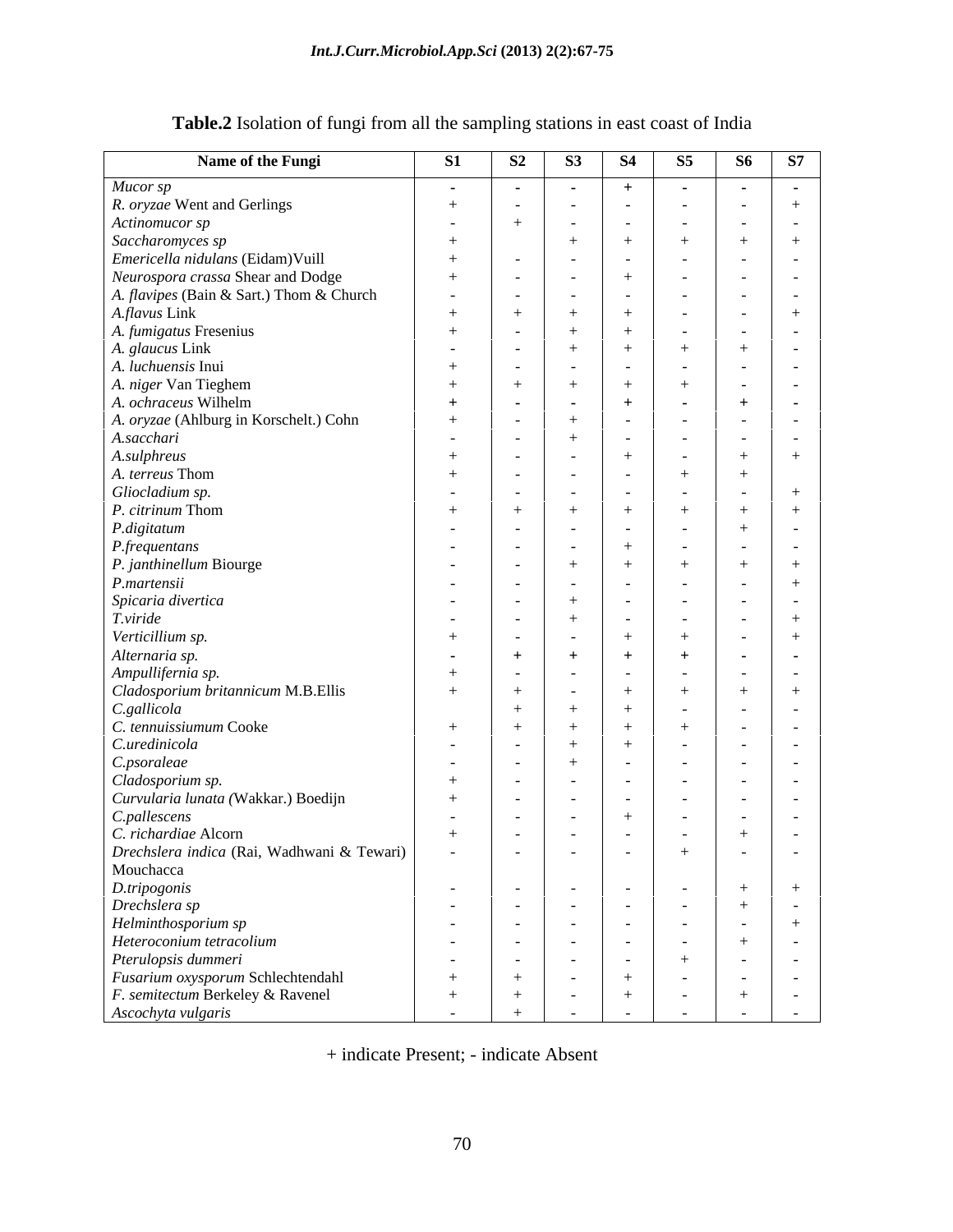| Name of the Fungi                                                                                | Water                | Sediment             | Natural substrates       | $\bf FO$ |
|--------------------------------------------------------------------------------------------------|----------------------|----------------------|--------------------------|----------|
| Mucor sp                                                                                         | <b>Contract</b>      | $+$                  | <b>Contract Contract</b> | 27.27    |
| R. oryzae Went and Gerlings                                                                      | <b>Contract</b>      | $+$                  |                          | 9.09     |
| Actinomucor sp                                                                                   | $\sim 100$           | $+$                  |                          | 9.09     |
| Saccharomyces sp                                                                                 | $+$                  | $+$                  |                          | 81.81    |
| Emericella nidulans (Eidam)Vuill                                                                 | $+$                  | $\sim$ $ \sim$       |                          | 9.09     |
| Neurospora crassa Shear and Dodge                                                                | $+$                  | $+$                  |                          | 27.27    |
| A. flavipes (Bain & Sart.) Thom & Church                                                         | $+$                  | $\sim 100$ m $^{-1}$ |                          | 9.09     |
| A.flavus Link                                                                                    | $+$                  | $+$                  |                          | 81.81    |
| A. fumigatus Fresenius                                                                           | $+$                  | $+$                  |                          | 45.45    |
| A. glaucus Link                                                                                  | $+$                  | $+$                  |                          | 45.45    |
| A. luchuensis Inui                                                                               | $\sim 100$ m $^{-1}$ | $+$                  |                          | 27.27    |
| A. niger Van Tieghem                                                                             | $+$                  | $+$                  |                          | 45.45    |
| A. ochraceus Wilhelm                                                                             | $+$                  | $+$                  |                          | 45.45    |
| A. oryzae (Ahlburg in Korschelt.) Cohn                                                           | $+$                  | $+$                  |                          | 36.36    |
| A.sacchari                                                                                       | $\sim 100$ m $^{-1}$ | $+$                  |                          | 9.09     |
| A.sulphreus                                                                                      | $+$                  | $+$                  |                          | 54.54    |
| A. terreus Thom                                                                                  | $\sim$ $ \sim$       | $+$                  |                          | 45.45    |
| Gliocladium sp.                                                                                  | $\sim 100$ m $^{-1}$ | $+$                  |                          | 9.09     |
| P. citrinum Thom                                                                                 | $+$                  | $+$                  |                          | 90.90    |
| P.digitatum                                                                                      | $+$                  | $\sim 100$ m $^{-1}$ |                          | 9.09     |
| <i>P.frequentans</i>                                                                             | $+$                  | $+$                  |                          | 18.18    |
| P. janthinellum Biourge                                                                          | $+$                  | $+$                  |                          | 72.72    |
| P.martensii                                                                                      | $\sim 100$ m $^{-1}$ | $+$                  |                          | 9.09     |
| Spicaria divertica                                                                               | $+$                  | $\sim 1000$          |                          | 9.09     |
| T.viride                                                                                         | $+$                  | $\sim 100$           |                          | 27.27    |
| Verticillium sp.                                                                                 | $+$                  | $+$                  |                          | 54.54    |
| Alternaria sp.                                                                                   | $+$                  | $+$                  |                          | 54.54    |
| Ampullifernia sp.                                                                                | $\sim$ 100 $\sim$    | $+$                  |                          | 18.18    |
| Cladosporium britannicum M.B.Ellis                                                               | $+$                  | $+$                  |                          | 72.72    |
| C.gallicola                                                                                      | $+$                  | $+$                  |                          | 54.54    |
| C. tennuissiumum Cooke                                                                           | $+$                  | $+$                  |                          | 81.81    |
| C.uredinicola                                                                                    | $+$                  | $+$                  |                          | 36.36    |
| C.psoraleae                                                                                      | $+$                  | $\sim$ $ \sim$       |                          | 9.09     |
| Cladosporium sp.                                                                                 | $\sim 100$ m $^{-1}$ | $+$                  |                          | 18.18    |
| Curvularia lunata (Wakkar.) Boedijn                                                              | $+$                  | $\sim 10^{-10}$      |                          | 9.09     |
| C.pallescens                                                                                     |                      | $+$                  |                          | 9.09     |
| C. richardiae Alcorn                                                                             | $+$                  | $+$                  |                          | 36.36    |
| Drechslera indica (Rai, Wadhwani & Tewari)                                                       |                      | $\sim 100$ m $^{-1}$ | $\sim$ $-$               | 9.09     |
| Mouchacca                                                                                        |                      |                      |                          |          |
|                                                                                                  | $+$                  | $+$                  |                          | 27.27    |
|                                                                                                  | $\sim 100$ m $^{-1}$ | $+$                  | $\sim$ $-$               | 9.09     |
| <i>D.tripogonis</i><br><i>D.tripogonis</i><br><i>Prechslera sp</i><br><i>Helminthosporium sp</i> | $+$                  | $\sim 10^{-10}$      |                          | 9.09     |
| Heteroconium tetracolium                                                                         | $\sim 10^{-10}$      | $\sim 10^{-10}$      |                          | 9.09     |
| Pterulopsis dummeri                                                                              | $+$                  | $+$                  |                          | 9.09     |
| Fusarium oxysporum Schlechtendahl                                                                | $+$                  | $+$                  |                          | 45.45    |
| F. semitectum Berkeley & Ravenel                                                                 | $+$                  | $+$                  |                          | 54.54    |
| Ascochyta vulgaris                                                                               | $+$                  |                      |                          | 9.09     |

#### **Table.3** Isolation of fungi from Sediment, Water, Natural substrates of marine ecosystem and their frequency of occurrence

+ indicate Present; - indicate Absent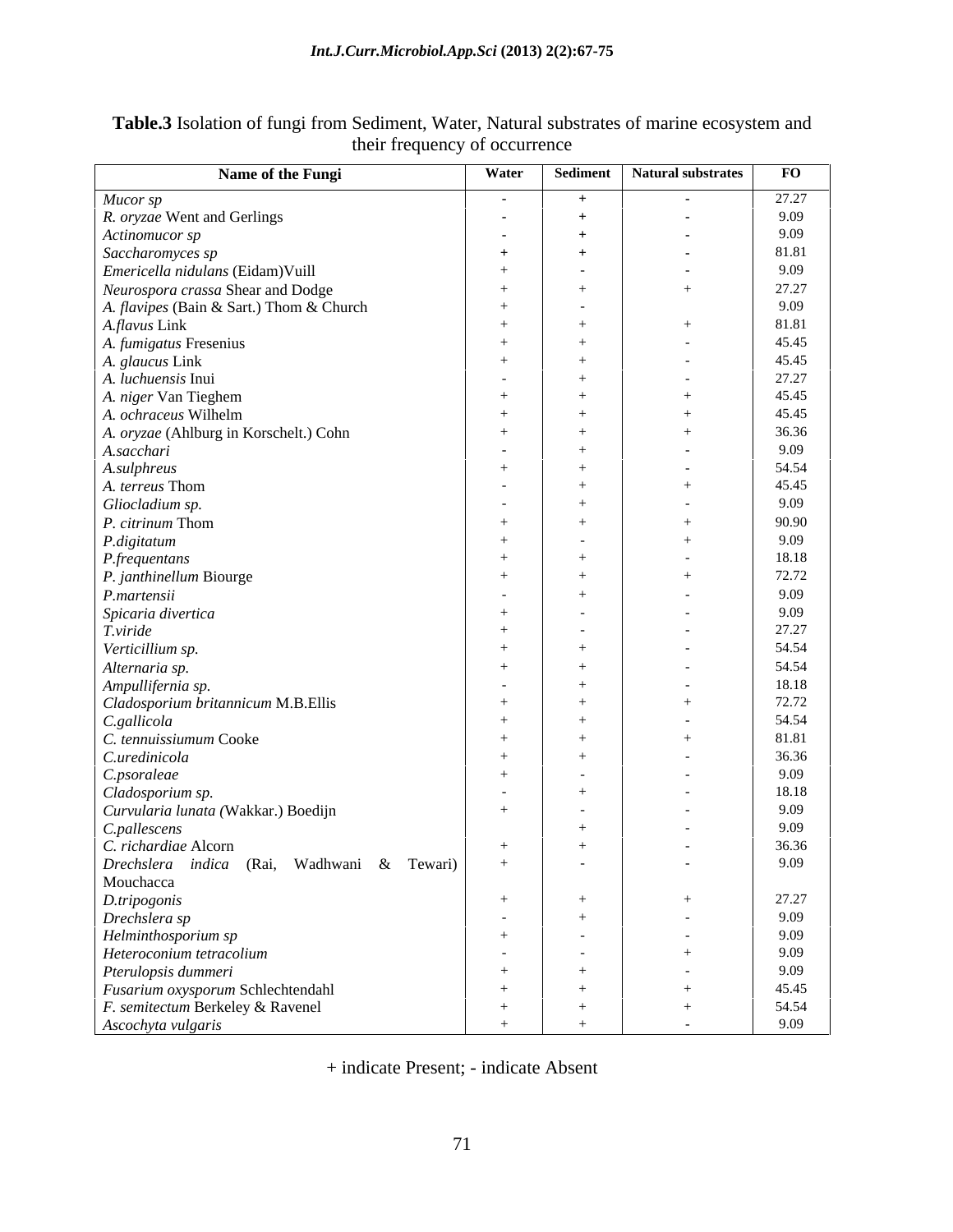| Name of the Fungi                                    |                                              | Salt pan Marine ecosyatem |
|------------------------------------------------------|----------------------------------------------|---------------------------|
| Mucor sp                                             | <b>Contract Contract</b>                     | $+$                       |
| R. oryzae Went and Gerlings                          | $+$                                          | $\sim$ 100 $\pm$          |
| Actinomucor sp                                       | <b>Contract Contract</b>                     | $+$                       |
| Saccharomyces sp                                     | $+$                                          | $\sim 100$                |
| Emericella nidulans (Eidam)Vuill                     | $+$                                          | $\sim$ $-$                |
| Neurospora crassa Shear and Dodge                    | $+$                                          | $+$                       |
| A. flavipes (Bain & Sart.) Thom & Church             | $+$                                          | $\sim$ $-$                |
| A.flavus Link                                        | $+$                                          | $+$                       |
| A. fumigatus Fresenius                               | $+$                                          | $+$                       |
| A. glaucus Link                                      | $+$                                          | $+$                       |
| A. luchuensis Inui                                   | $+$                                          | $\sim$ 100 $\sim$         |
| A. niger Van Tieghem                                 | $+$                                          | $+$                       |
| A. ochraceus Wilhelm                                 | $+$                                          | $+$                       |
| A. oryzae (Ahlburg in Korschelt.) Cohn               | $+$                                          | $+$                       |
| A.sacchari                                           | $+$                                          | $\sim 10^{-10}$           |
| A.sulphreus                                          | $+$                                          | $+$                       |
| A. terreus Thom                                      | $+$                                          | $+$                       |
| Gliocladium sp.                                      | $\sim$ $-$                                   | $+$                       |
| P. citrinum Thom                                     | $+$                                          | $+$                       |
| P.digitatum                                          | $\sim 100$ m $^{-1}$<br>$\sim 100$ m $^{-1}$ | $+$<br>$+$                |
| <i>P.frequentans</i><br>P. janthinellum Biourge      | $+$                                          | $+$                       |
|                                                      | $\sim 100$ m $^{-1}$                         | $+$                       |
| P.martensii<br>Spicaria divertica                    | $+$                                          | $\sim 100$ m $^{-1}$      |
| T.viride                                             | $+$                                          | $+$                       |
| Verticillium sp.                                     | $+$                                          | $+$                       |
| Alternaria sp.                                       | $+$                                          | $+$                       |
| Ampullifernia sp.                                    | $\sim 100$ m $^{-1}$                         | $+$                       |
| Cladosporium britannicum M.B.Ellis                   | $+$                                          | $+$                       |
| C.gallicola                                          | $+$                                          | $+$                       |
| C. tennuissiumum Cooke                               | $+$                                          | $+$                       |
| C.uredinicola                                        | $+$                                          | $+$                       |
| $C.p\\ \emph{sonaleae}$                              | $+$                                          | $\sim$ $-$                |
| Cladosporium sp.                                     | $+$                                          | $+$                       |
| Curvularia lunata (Wakkar.) Boedijn                  | $+$                                          | $\sim 100$ m $^{-1}$      |
| C.pallescens                                         | $+$                                          | $\sim$ $-$                |
| C. richardiae Alcorn                                 | $+$                                          | $+$                       |
| Drechslera indica (Rai, Wadhwani & Tewari) Mouchacca | $\sim$ $-$                                   | $+$                       |
|                                                      | $\sim 10^{-10}$                              | $+$                       |
|                                                      | $\sim 100$ m $^{-1}$                         | $+$                       |
| D.tripogonis<br>Drechslera sp<br>Helminthosporium sp | $\sim 1000$ m $^{-1}$                        | $+$                       |
| Heteroconium tetracolium                             | $\sim 100$ m $^{-1}$                         | $+$                       |
| Pterulopsis dummeri                                  | <b>Contractor</b>                            | $+$                       |
| Fusarium oxysporum Schlechtendahl                    | $+$                                          | $+$                       |
| F. semitectum Berkeley & Ravenel                     | $+$                                          | $+$                       |
| Ascochyta vulgaris                                   | $\sim$ $-$                                   | $+$                       |

**Table. 4** Isolation of fungi from salt pane and marine ecosystem in east coast on India

+ indicate Present; - indicate Absent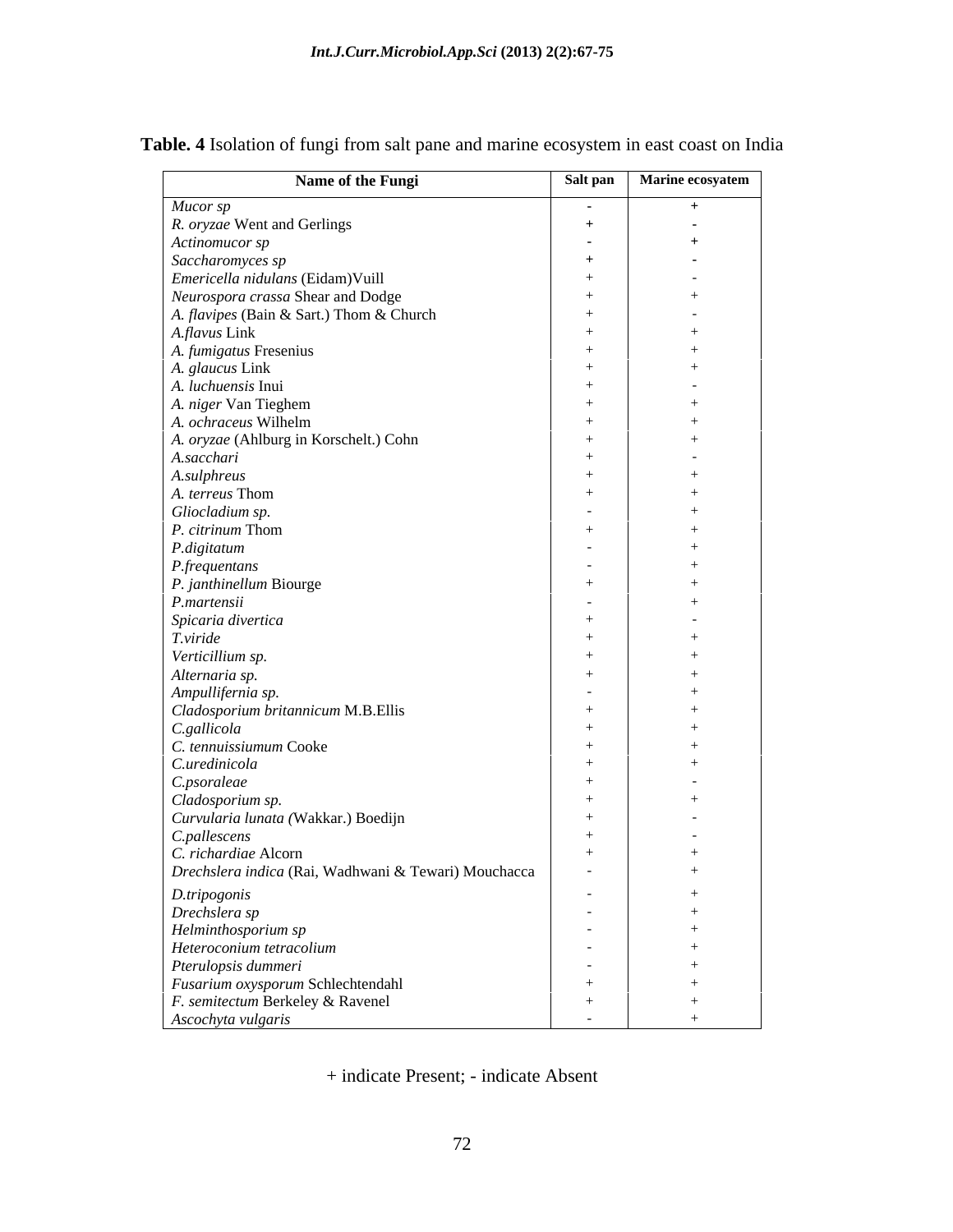followed by 5 species with *Penicillium* and *Curvularia* with 3 species. In addition of this *Cladosporium, Mucor, Rhizopus, Helminthosporium* were the common

of 46 fungal species were enumerated from seven sampling stations S1, S2, S3, However, vast tracts of mangroves on the techniques Among these, 22 species were 2). Maximum fungal diversity was species and minimum of 13 species was isolated in S5 and S7 stations.

In water samples totally, 31 species of sampling stations was calculated (in fungi were isolated and enumerated from percentage). Accordingly P. citrinum the water samples by dilution  $-$  plating showed 90.90% frequency of occurrence technique (Table 3). The above result was followed by *C. tenussimum* and *A. flavus* discussed with previous reports of (81.81%), *C. britannicum* (72.72) and *P.*  Chandralata (1999) and Raghukumar and *janthnellium* showed lowest occurrence Raghukumar (1998) also reported with 9.09% observed in the mangrove eco adaptation and activity of mangrove ecosystem as facultatives of indwellers or diversity of fungi at mangrove stations residents. Terrestrial fungi are common in were determined using Simpson and mangrove water and mud (Chowdhery *et* Shannon indices. Both Simpson and *al.,* 1982; Garg, 1983).

found to be dominant followed by

*Fusarium, Dreschlera* and substrates of marine plants by baiting genera found in this system. investigation of fungi on marine and During the four month study period, a total Patil and Borse (1985), Chinnaraj and S4, S5,S6 and S7 by plating and baiting east coast remain vitually - unexplored represented in S1, 11 in S2, 16 in S3, 21 in Vital (1996) and Sarma and Vittal (2001). S4, 13 in S5, 14 in S6 and 13 in S7 (Table In this study, 36 species of fungi were observed in S1 with represented by 22 whereas salt pane samples 32 species *Cladosporium*, *Penicillium*, *Drechslera*, *Alternaria* and *Curvularia*. totally, 15 species of fungi were isolated from natural technique (Table 3). A detailed mangroves of west coast was made by Untawale (1992);Chinnaraj (1993).<br>However, vast tracts of mangroves on the except for the studies of Ravikumar and recovered from marine ecosysyem fungi were recorded (Table 4).

In this study, 35 fungi were isolated from (Table.5). Species richness and diversity the marine sediment samples. As like in of fungi in all the sampling stations during the water samples, in sediment samples the study period was in conformity with also the genus *Aspergillus* (10 sp) was also the diversity studies of Maria and Sridhar The fungal frequency of occurrence in all percentage). Accordingly *P. citrinum* showed 90.90% frequency of occurrence The species richness and Shannon indices. Both Simpson and Shannon indices were highest at Marakkanam (0.9360 and 2.7852) (2002).

|                   | Sampling stations Species Recovered |                            | Species richness Diversity indices | Shannon       |
|-------------------|-------------------------------------|----------------------------|------------------------------------|---------------|
|                   |                                     | impson $(D^{\prime})$      | <b>Shannon</b> (H')                | Evenness (J') |
| Marakkanam (      |                                     | 0.9360                     | 2.7852                             | 0.6889        |
| Pillaichavadi(S2) |                                     | 0.8965                     | 2.2846                             | 0.5651        |
| T.R. Pattinam(S3) |                                     | ( ) ( ) ( ) ( <sup>)</sup> | 2.4216                             | 0.5558        |
| Muthukuda (S4)    |                                     | 1.9233                     | .6548                              | 0.6566        |
| Kanyakumari(S5)   |                                     | 0.8678                     | 2.0952                             | 0.5182        |
| Kanvakumari(S6)   |                                     | 0.8724                     | 1211                               | 0.5246        |
| Kanyakumari(S7)   |                                     | 0.8903                     | 2.2956                             | 0.5269        |

**Table. 5** Species richness, diversity and evenness of fungi recovered from all stations of Marines system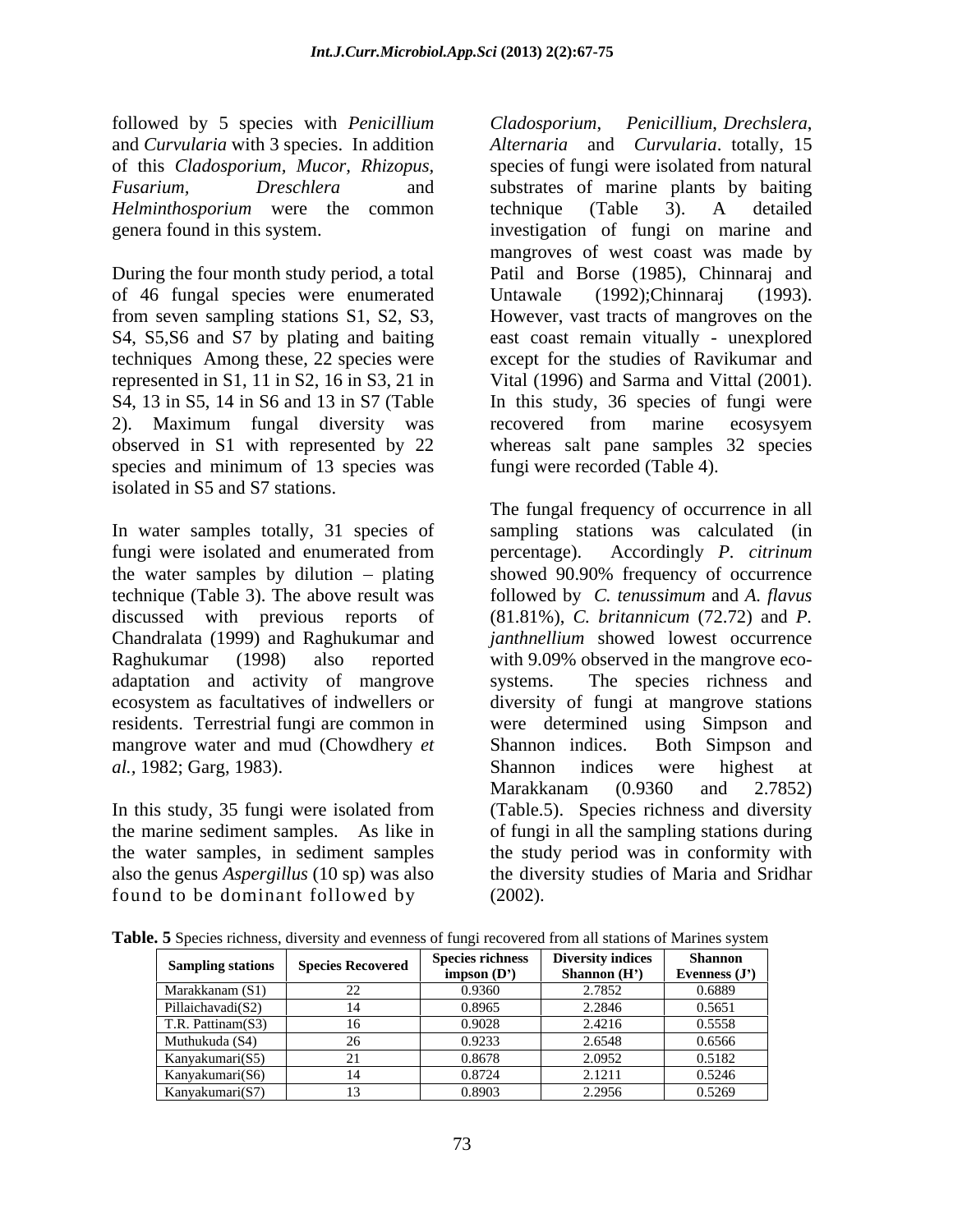### **References**

- Boyd, P.E., and Kohlmeyer, J. 1982. The seasonal and geographic 346.
- Chandralata, R., 1999. Asian Kohlmeyer, J., 1974. On the definition and
- Chinnaraj, C., and Untacoale, A.G. 1992.
- Chinnaraj, S., 1993. Manglicolous fungi
- Chowdhery, H .J., K.L. Garg and Atles, A. K. 1982. Indian J. Mar. Sci. Kohlmeyer, J., and Kohlmeyes, E. 1979.
- distribution of three marine fungi.
- 
- Ellis, M.B., 1976. More Dematiaceous Diversity and its measurement, Mycological Institute, England,
- Ellis, M.B., and Ellis, J.P., 1985. Micro
- Garg, K.K., 1983. Ind J Mar Sci*.* 12: 48-
- Gilman, J.C., 1998. A manual of soil
- Gilman, J.C., 1959. A manual of soil fungi, Oxford and IBH Publishing
- Hyde, K.D., and Lee, S.Y. 1995. Ecology nutrient cycling what gaps occur in our knowledge. Hydrobiol. 295: 107 - Pawar, V.H., Padhye, A.A., and
- Cramer, Weinheim, Germany.
- Jones, E.B.G., 1993. Tropical marine Pieolu, E., 1975 . Ecological Diversity, fungi. Aspect . Trop. Mycol. 19: 73- 89.
- influence of temperature on the marine fungi. Mycologia. 85(3): 337- Kohlmeyer, B.V., and Kohlmeyer, J. 1993. Biographic observation on Pacific 346.
- Microbiological Congress, Chennai, taxonomy of higher marine India. Meerforsh. Inst. Meerforsh. taxonomy of higher marine fungi.Veroff. Inst. Meerforsh. Bremerhaven. Suppl. 5 : 263-286.
- Manglicolous fungi from India, Kohlmeyer, J., 1981. Marine fungi from Mahasagar. 25:25-29. Martinique. Can. J. Bot. 59: 1314-Mahasagar. 25:25-29. Martinique. Can. J. Bot. 59: 1314- Kohlmeyer, J., 1981. Marine fungi from 1321.
- from atolls of Maldives, Indian. ocean Kohlmeyer, J., 1984. Tropical marine J. Mar. Sci. 22:141-142. fungi. P.S.Z.N.I. Marine Ecol. 5: 329- 378.
- 11:138 142. Marine Mycology The Higher fungi. Academic press, New York.
- Mycologia. 74(6): 894-902. Lugo, A.E., and Snedakar, S.C. 1974. The Ellis, M.B., 1971. Dematiaceous ecology of mangroves. Ann Rev Hyphomycetes, Common Wealth Ecology Systematic. 5: 39-64.
	- Mycological Institute, England, Maguran, A.E., 1988. Ecological Hyphomycetes, Common Wealth Magurran, A.E., 1988. Ecological Diversity and its measurement, Prineeton Unive**r**sity press, New Jersey.
	- fungi on Land Plants: An Richness and diversity of filamentous Identification Hand book, Croom fungi on woody litter of mangroves Helm, London, along the west coast of India. Curr Maria, G.L., and Sridhar, K.R. 2002. fungi on woody litter of mangroves Sci. 83:1573-1580.
	- 51. Padhye, A.A., Pawar, V.H., Sukapure, fungi, Biotech books, New Delhi, Keratinophilic fungi form marine soils R.S., and Thiramalachar, M.J. 1967. of Bombay, India. Hind. Antiolot. Bull. 10: 138 - 141.
	- company, Calcutta, Patil, S.D., and Borse, B.D. 1985. Marine of mangrove fungi and their role in Some Locualoasmycetes, Trans fungi from Maharashtra (India) IV. Some Locualoasmycetes, Trans Mycol Sci Japan. 26:56-58.
- 1189. Thirumalachar, M.J. 1963. Isolation of Johnson, T.W., and Sparrow, F.K. 1961. Monosporium apiospermum from Fungi in oceans and Estuaries. marine soil in Bombay. Hind. Pawar, V.H., Padhye, A.A., and *Monosporium apiospermum* from marine soil in Bombay. Antibiot. Bull.  $6: 50 - 53$ .
	- Wiley Internscience, New York.